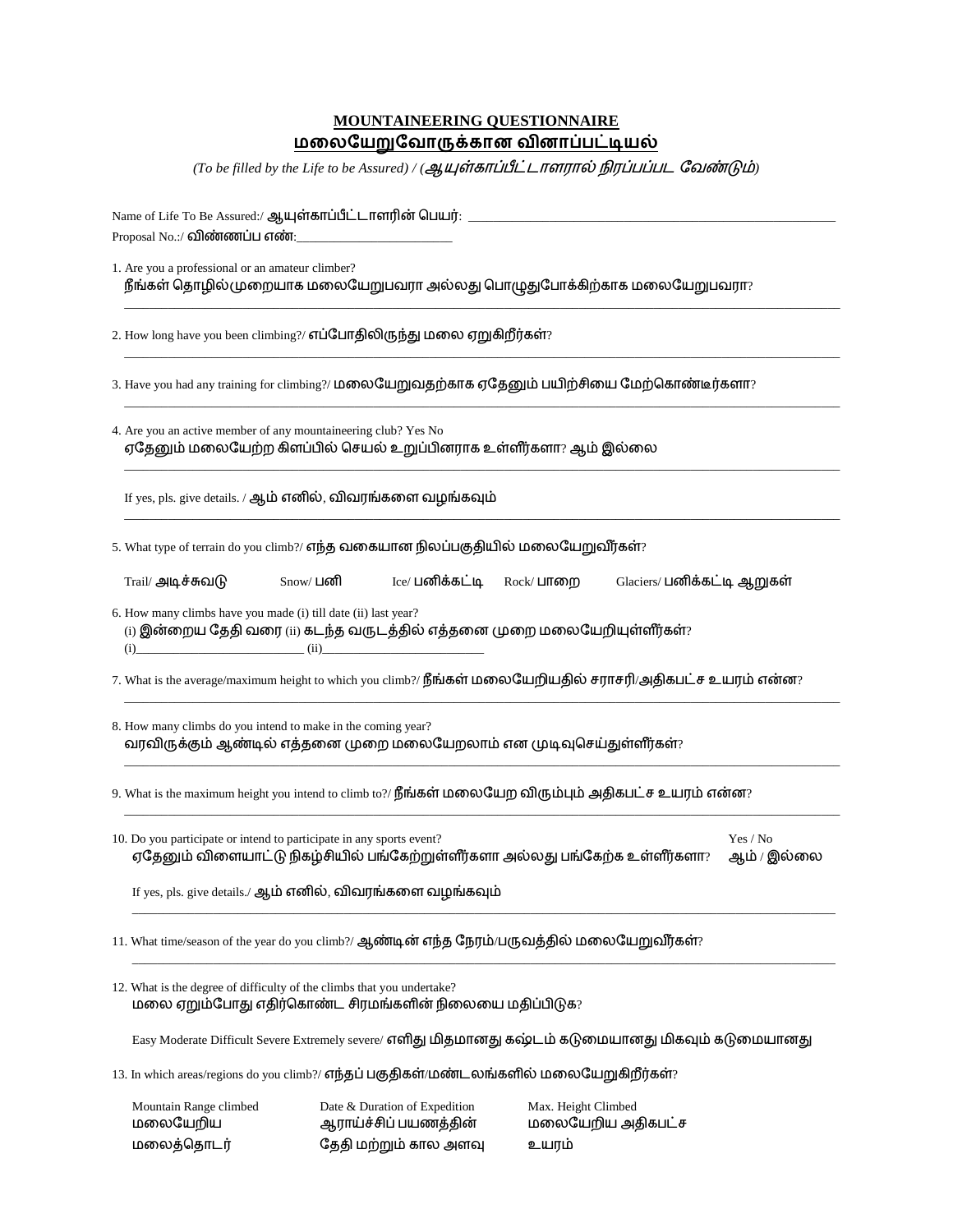| 14. What type of climbing equipment do you carry?/ எந்த வகையான மலையேறும் கருவியை வைத்திருப்பீர்கள்? |  |  |  |
|-----------------------------------------------------------------------------------------------------|--|--|--|
|-----------------------------------------------------------------------------------------------------|--|--|--|

\_\_\_\_\_\_\_\_\_\_\_\_\_\_\_\_\_\_\_\_\_\_\_\_\_\_\_\_\_\_\_\_\_\_\_\_\_\_\_\_\_\_\_\_\_\_\_\_\_\_\_\_\_\_\_\_\_\_\_\_\_\_\_\_\_\_\_\_\_\_\_\_\_\_\_\_\_\_\_\_\_\_\_\_\_\_\_\_\_\_\_\_\_\_\_\_\_\_\_\_\_\_\_\_\_\_\_\_\_\_\_\_\_

| 15. Do you ever climb unaccompanied or without a rope?<br>தனியாக அல்லது கயிறு இல்லாமல் மலையேறியுள்ளீர்களா?                                                                                                                                                  | Yes / No<br>ஆம் / இல்லை |
|-------------------------------------------------------------------------------------------------------------------------------------------------------------------------------------------------------------------------------------------------------------|-------------------------|
| If yes, pls. give details of how often & under what conditions.<br>ஆம் எனில், எத்தனை முறை ஏறியுள்ளீர்கள் மற்றும் எந்தச் சமயங்களில் ஏறியுள்ளீர்கள் என்பது குறித்த<br>விவரங்களை விளக்கவும்.                                                                   |                         |
| 16. Have you ever had an illness/accident as a result of climbing?<br>மலையேறியதால், ஏதாவது காயங்கள்/விபத்து ஏற்பட்டுள்ளதா?                                                                                                                                  | Yes / No<br>ஆம் / இல்லை |
| If yes, pls. give details./ ஆம் எனில், விவரங்களை வழங்கவும்                                                                                                                                                                                                  |                         |
| 17. Do you suffer from any illness such as breathing difficulty, asthma, bronchitis etc. which aggravates on climbing?<br>மூச்சு விடுவதில் சிரமம், ஆஸ்துமா, மூச்சுக்குழாய் அழற்சி போன்ற மலையேறுதலுடன்<br>தொடர்புடைய பிற உடல்நலப் பிரச்சனைகள் ஏற்பட்டுள்ளதா? | Yes / No<br>ஆம் / இல்லை |
| If yes, pls. give details./ ஆம் எனில், விவரங்களை வழங்கவும்                                                                                                                                                                                                  |                         |
| 18. Are you on medication for any respiratory or bone related problem?<br>சுவாச சம்பந்தமான அல்லது எலும்பு சம்பந்தமான பிரச்சனைக்கு சிகிச்சை<br>எடுத்துகொள்கிறீர்களா?                                                                                         | Yes / No<br>ஆம் / இல்லை |
| If yes, pls. give details./ ஆம் எனில், விவரங்களை வழங்கவும்                                                                                                                                                                                                  |                         |

#### **Declaration by the Life To Be Assured:**

I declare that the answers I have given are, to the best of my knowledge, true and that I have not withheld any material information that may influence the assessment or acceptance of this application. I agree that this form will constitute part of my application for life assurance with Canara HSBC Oriental Bank Of Commerce Life Insurance Company Ltd and that failure to disclose any material fact known to me may invalidate the contract.

#### <u> ஆயுள்காப்பீட்டாளரின் ஒப்புதல்:</u>

எனது சுயவிருப்பத்தின் படி நான் வழங்கியுள்ை பதில்கள் உண்ளையானளவ என்றும், மைலும் இந்தப் படிவத்தின் மதிப்பீடு அல்லது அங்கீகாரத்தை நிர்ணயிக்கும் எந்த ஆவணத் தகவலையும் மறைக்கவில்லை என்றும் உறுதியைிக்கிமைன். இந்தப் படிவம் கனரா எச்.எஸ்.பி.சி ஓரியண்டல் மபங்க் ஆஃப் காைர்ஸ் ளலப் இன்சூரன்ஸ் கம்பபனி லிைிபடட் இன் ஆயுள்காப்பீட்டிற்கான எனது விண்ணப்பத்தின் பகுதிளயக் பகாண்டுள்ைது, மைலும் எனது விருப்பத்தின் படி ஆவணம் ஏமதனும் ைளைக்கப்பட்டால் ஒப்பந்தம் செல்லாததாகும் என்பதை ஒப்புக்கொள்கிறேன்.

Date & Place: Signature of Life to be Assured தேதி & இடம்: ஆயுள்காப்பீட்டாளரின் கையொப்பம் **Declaration, if this form is signed in Vernacular/Thumb Impression :** I, \_\_\_\_\_\_\_\_\_\_\_\_\_\_\_\_\_\_\_\_\_\_\_\_\_\_\_ son / daughter of \_\_\_\_\_\_\_\_\_\_\_\_\_\_\_\_\_\_\_\_\_\_\_, an adult residing at \_\_\_\_\_\_\_\_\_\_\_\_\_\_\_\_\_\_\_\_\_\_\_\_\_\_\_\_ hereby declare that the contents of this form have been duly explained to me in \_\_\_\_\_\_\_\_\_\_\_\_\_\_\_\_\_\_\_\_\_\_\_ language and have been understood by me.